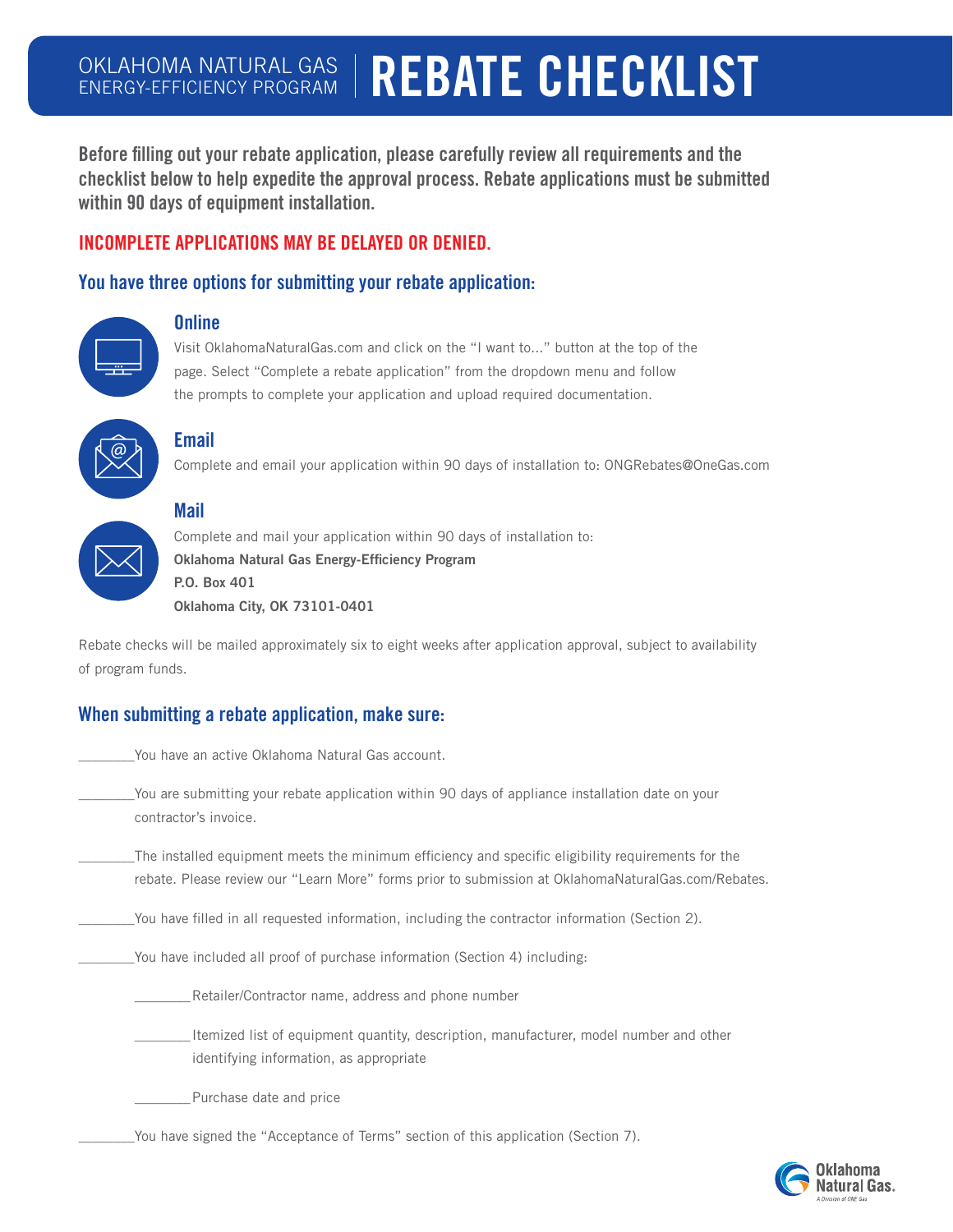# OKLAHOMA NATURAL GAS | REBATE APPLICATION

|                                                                                                                                                                               | <b>1.</b> Account and Customer Information                                                                                                                                                                                                                                                                                                                                                                                         |                                                                                                                                                                                                                                                                        |                        |                       | $\Box$ Residential $\Box$ Commercial $\Box$ Builder $\Box$ Property Owner                                    |
|-------------------------------------------------------------------------------------------------------------------------------------------------------------------------------|------------------------------------------------------------------------------------------------------------------------------------------------------------------------------------------------------------------------------------------------------------------------------------------------------------------------------------------------------------------------------------------------------------------------------------|------------------------------------------------------------------------------------------------------------------------------------------------------------------------------------------------------------------------------------------------------------------------|------------------------|-----------------------|--------------------------------------------------------------------------------------------------------------|
| (As it appears on account)                                                                                                                                                    | Customer Name: Name: Name: Name: Name: Name: Name: Name: Name: Name: Name: Name: Name: Name: Name: N                                                                                                                                                                                                                                                                                                                               |                                                                                                                                                                                                                                                                        |                        |                       |                                                                                                              |
|                                                                                                                                                                               |                                                                                                                                                                                                                                                                                                                                                                                                                                    |                                                                                                                                                                                                                                                                        |                        |                       |                                                                                                              |
|                                                                                                                                                                               |                                                                                                                                                                                                                                                                                                                                                                                                                                    |                                                                                                                                                                                                                                                                        |                        |                       |                                                                                                              |
|                                                                                                                                                                               |                                                                                                                                                                                                                                                                                                                                                                                                                                    |                                                                                                                                                                                                                                                                        |                        |                       |                                                                                                              |
| (If different from installation address)                                                                                                                                      |                                                                                                                                                                                                                                                                                                                                                                                                                                    |                                                                                                                                                                                                                                                                        |                        |                       |                                                                                                              |
|                                                                                                                                                                               |                                                                                                                                                                                                                                                                                                                                                                                                                                    |                                                                                                                                                                                                                                                                        |                        |                       |                                                                                                              |
|                                                                                                                                                                               |                                                                                                                                                                                                                                                                                                                                                                                                                                    |                                                                                                                                                                                                                                                                        |                        |                       |                                                                                                              |
|                                                                                                                                                                               |                                                                                                                                                                                                                                                                                                                                                                                                                                    |                                                                                                                                                                                                                                                                        |                        |                       |                                                                                                              |
| PO Box 401 - Oklahoma City OK 73101-0401<br>X<br>Natural Gas.<br>A Division of ONE Gas<br><u>Manual Color</u><br>ADDRESS SERVICE REQUESTED<br>ONG CUSTOMER<br>EDMOND OK 73012 | Please return this portion when paying by mail. When paying in person, please<br>The Salvation Army's Share the<br>Warmth program helps<br>disadvantaged Oklahomans with<br>home heating costs. To contribute,<br>please include an overpayment and<br>mark an X in the box to the left.<br>11 SP 0.440 '0000001 ## S1 YNNYNN 241<br>PO BOX 219296<br><b><i>CUSTOMER/SAMEFFICIENCY ST</i></b><br>ակավիտիկի վակական կարկական երերը։ | <b>Account Number</b><br>Amount Due<br>$09-15-11$<br><b>Current Charges Due</b><br><b>Total Enclosed</b><br>s<br>MG<br>OKLAHOMA NATURAL GAS COMPANY<br>KANSAS CITY MO 64121-9296<br>գե <sup>ղ</sup> ականությունը կերերի կազմական կա<br>18 213380656261128500 000002545 | 213380656 2611285 00   | present on this form. | - Your account number is located on<br>your bill. The application cannot<br>be processed without this number |
| <b>2. Energy-Efficiency Rebates</b>                                                                                                                                           |                                                                                                                                                                                                                                                                                                                                                                                                                                    |                                                                                                                                                                                                                                                                        |                        |                       |                                                                                                              |
|                                                                                                                                                                               |                                                                                                                                                                                                                                                                                                                                                                                                                                    |                                                                                                                                                                                                                                                                        | New Appliance REQUIRED |                       |                                                                                                              |
| <b>RANGE PROGRAM*</b>                                                                                                                                                         |                                                                                                                                                                                                                                                                                                                                                                                                                                    | Manufacturer Name                                                                                                                                                                                                                                                      | <b>REQUIRED</b>        |                       |                                                                                                              |
| \$100                                                                                                                                                                         | Natural Gas Range -<br>Freestanding or Slide-in                                                                                                                                                                                                                                                                                                                                                                                    | Model Number                                                                                                                                                                                                                                                           | <b>REQUIRED</b>        |                       |                                                                                                              |
|                                                                                                                                                                               | <b>Combined Natural Gas Cooktop</b><br>and Natural Gas Oven                                                                                                                                                                                                                                                                                                                                                                        | Serial Number                                                                                                                                                                                                                                                          | <b>REQUIRED</b>        |                       |                                                                                                              |
|                                                                                                                                                                               |                                                                                                                                                                                                                                                                                                                                                                                                                                    | Install Date                                                                                                                                                                                                                                                           | <b>REQUIRED</b>        |                       |                                                                                                              |

Approximate age of old appliance? \_\_\_\_\_\_\_\_\_\_\_\_\_\_ YEARS

Are you replacing an electric appliance? Yes  $\Box$  No  $\Box$ 

\*\*If you don't have access to old appliance information, please email ONGRebates@OneGas.com.

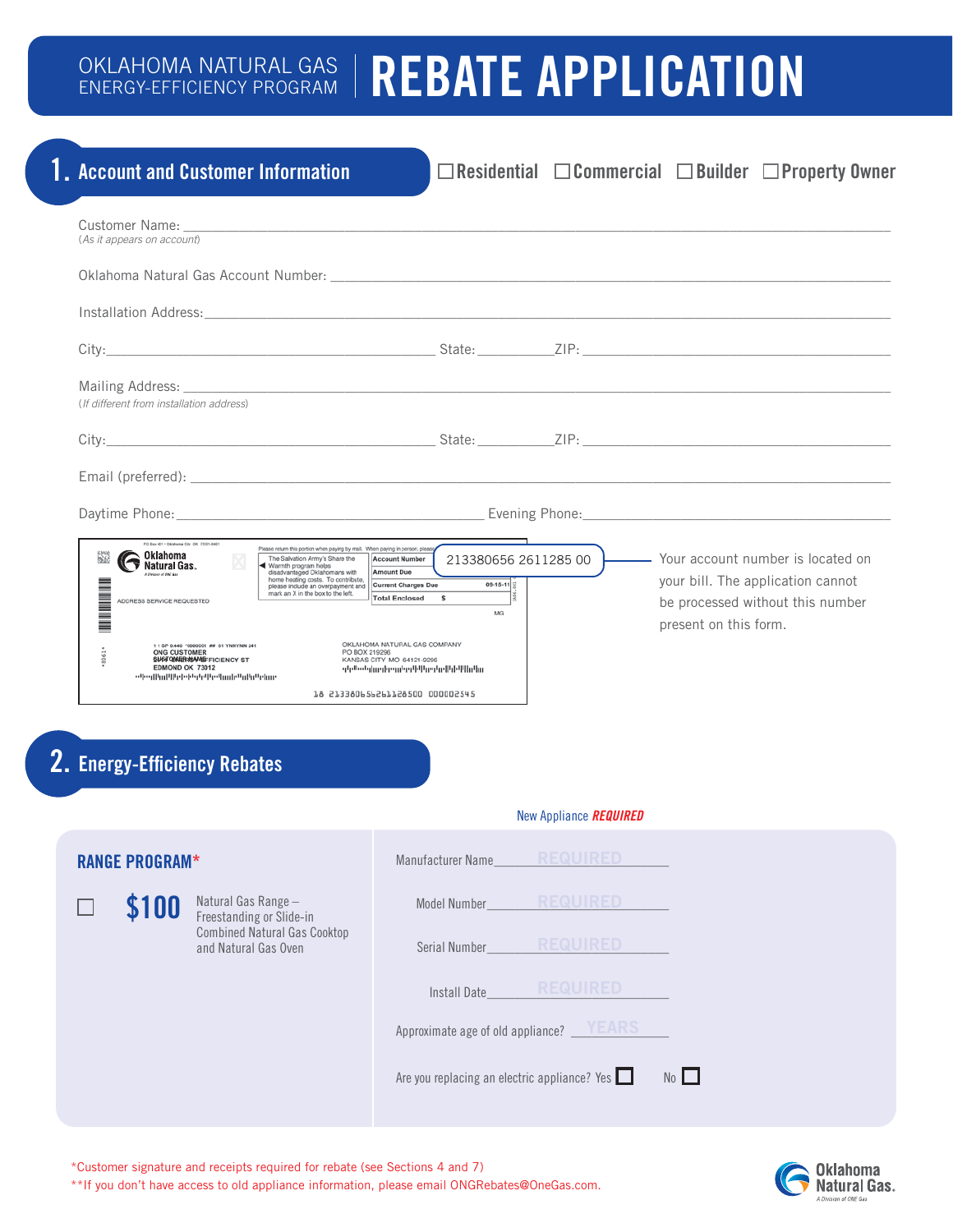# 2. Energy-Efficiency Rebates (Cont.)

 $\Box$ 

|                               | New Appliance <b>REQUIRED</b> |                                                                       |                                                                    |  |  |
|-------------------------------|-------------------------------|-----------------------------------------------------------------------|--------------------------------------------------------------------|--|--|
| <b>CLOTHES DRYER PROGRAM*</b> |                               |                                                                       | <b>REQUIRED</b><br>Manufacturer Name                               |  |  |
|                               |                               |                                                                       | <b>REQUIRED</b><br>Model Number                                    |  |  |
|                               | Up To<br>\$400                | Natural Gas Clothes Dryer                                             | Serial Number                                                      |  |  |
|                               |                               |                                                                       | <b>REQUIRED</b><br>Install Date                                    |  |  |
|                               | Up To<br>\$450                | <b>ENERGY STAR<sup>®</sup> Certified Natural</b><br>Gas Clothes Dryer | Approximate age of old appliance? VEARS                            |  |  |
|                               |                               |                                                                       | Are you replacing an electric appliance? Yes $\Box$<br>$No$ $\Box$ |  |  |

#### New Appliance *REQUIRED*

# HEATING SYSTEM PROGRAM\*  $$550$   $^{95\%+}$  Efficient Natural Gas<br>Furnace or Boiler Furnace Manufacturer Name Model Number\_\_\_\_\_\_\_\_\_\_\_\_\_\_\_\_\_\_\_\_\_\_\_\_\_ REQUIRED Serial Number\_ Install Date\_\_\_\_\_\_\_\_\_\_\_\_\_\_\_\_\_\_\_\_\_\_\_\_\_ Install Cost BTU\_\_\_\_\_\_\_\_\_\_\_\_\_\_\_\_\_\_\_\_\_\_\_\_\_ REQUIRED AHRI Number\_Copy of AHRI certificate required. AFUE\_\_\_\_\_\_\_\_\_\_\_\_\_\_\_\_\_\_\_\_\_\_\_\_\_ REQUIRED Approximate age of old appliance? \_\_\_\_\_\_\_\_\_\_\_\_\_\_\_\_\_\_\_\_\_\_\_\_\_\_\_\_\_\_\_\_\_\_\_\_\_\_\_\_\_\_\_ YEARS Licensed Contractor Company Name: Contractor Phone Number: Contractor License Number: \_

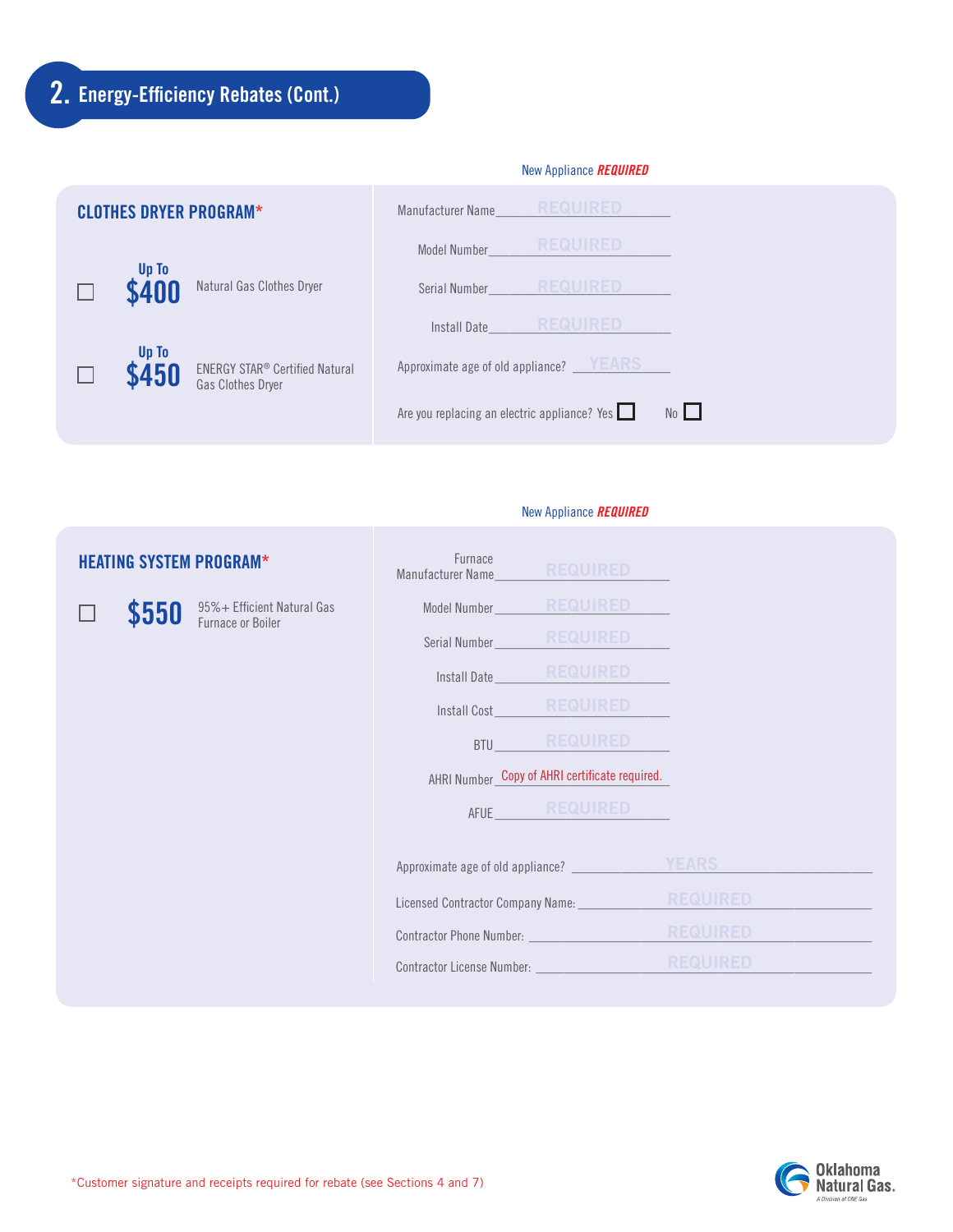|                                                          |                                                                                             |                                                                            | Old Appliance <b>REQUIRED</b> * | New Appliance REQUIRED             |
|----------------------------------------------------------|---------------------------------------------------------------------------------------------|----------------------------------------------------------------------------|---------------------------------|------------------------------------|
| <b>HEATING SYSTEM PROGRAM*</b><br>Please only check one: |                                                                                             | Furnace<br>Manufacturer Name                                               | <b>REQUIRED</b>                 | <b>REQUIRED</b>                    |
|                                                          | <b>Replacing Electric</b><br>Resistance Furnace with<br>Natural Gas Furnace                 | Model Number                                                               | <b>REQUIRED</b>                 | <b>REQUIRED</b>                    |
| \$1,950                                                  |                                                                                             | Serial Number_                                                             | <b>REQUIRED</b>                 | <b>REQUIRED</b>                    |
|                                                          |                                                                                             | Electric Provider_                                                         | <b>REQUIRED</b>                 | N/A                                |
|                                                          |                                                                                             | Install Date                                                               | N/A                             | <b>REQUIRED</b>                    |
| $\Box$ \$1,950                                           | Replacing Electric Heat Pump<br>with Natural Gas Furnace and                                | Install Cost                                                               | N/A                             | <b>REQUIRED</b>                    |
|                                                          | Air Conditioner                                                                             | <b>KW/BTU Rating</b>                                                       | <b>REQUIRED</b>                 | <b>REQUIRED</b>                    |
|                                                          |                                                                                             | AHRI Number                                                                | <b>OPTIONAL</b>                 | Copy of AHRI certificate required. |
| \$2,500                                                  | <b>Replacing Electric Resistance</b><br>Furnace with 95% + Efficient<br>Natural Gas Furnace | AFUE                                                                       | <b>REQUIRED</b>                 | <b>REQUIRED</b>                    |
|                                                          |                                                                                             | Heat Pump<br>Manufacturer                                                  | <b>REQUIRED</b>                 | N/A                                |
| \$2,500                                                  | Replacing Electric Heat<br>Pump with 95% + Efficient                                        | Heat Pump<br>Model Number                                                  | <b>REQUIRED</b>                 | N/A                                |
|                                                          | Natural Gas Furnace and<br>Air Conditioner                                                  | Heat Pump<br>Serial Number_                                                | <b>REQUIRED</b>                 | N/A                                |
|                                                          |                                                                                             | A/C Manufacturer                                                           | N/A                             | <b>REQUIRED</b>                    |
|                                                          |                                                                                             | A/C Model Number                                                           | N/A                             | <b>REQUIRED</b>                    |
|                                                          |                                                                                             | A/C Serial Number_                                                         | N/A                             | <b>REQUIRED</b>                    |
|                                                          |                                                                                             | A/C Install Date                                                           | N/A                             | <b>REQUIRED</b>                    |
|                                                          |                                                                                             | Licensed Contractor Company Name: ____________<br>Contractor Phone Number: |                                 | <b>REQUIRED</b>                    |
|                                                          |                                                                                             |                                                                            |                                 | <b>REQUIRED</b>                    |
|                                                          |                                                                                             |                                                                            |                                 | <b>REQUIRED</b>                    |
|                                                          |                                                                                             |                                                                            |                                 |                                    |

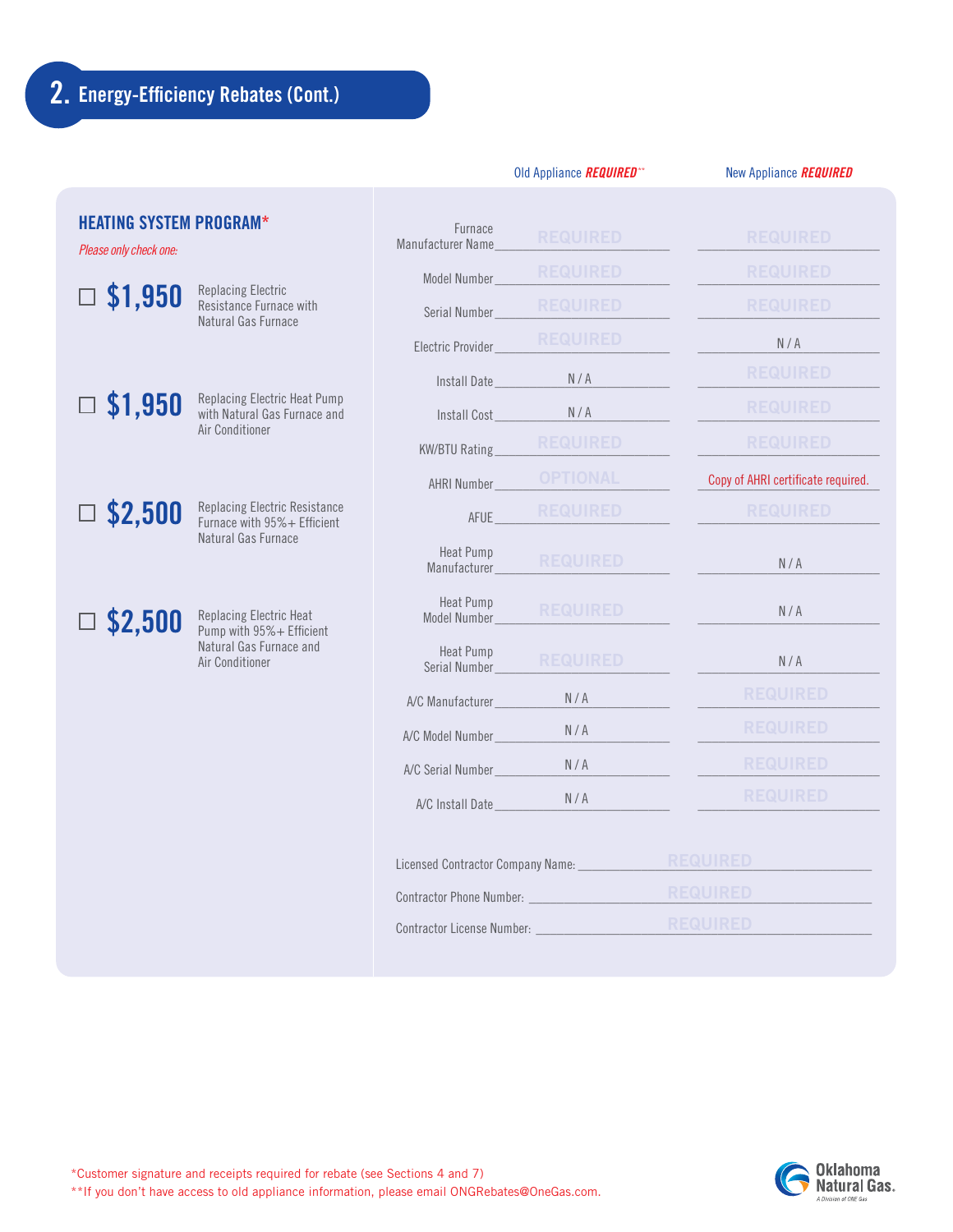WATER HEATER PROGRAM\*

П

 $\Box$ 

# \$250 Natural Gas Tankless Water<br>Heater (Uniform Energy Factor of .80 or higher) \$250 Natural Gas Condensing Water<br>Heater (Uniform Energy Factor of .80 or higher) Approximate age of old appliance?  $\_\_\_\_\$ Manufacturer Name\_\_\_\_\_\_\_\_\_\_\_\_\_\_\_\_\_\_\_\_\_\_\_\_\_ Model Number\_\_\_\_\_\_\_\_\_\_\_\_\_\_\_\_\_\_\_\_\_\_\_\_\_\_ Serial Number\_ Uniform Energy Factor Install Date Install Cost\_\_\_\_\_\_\_\_\_\_\_\_\_\_\_\_\_\_\_\_\_\_\_\_\_\_ AHRI Number\_Copy of AHRI certificate if available. If applicable: Licensed Contractor Company Name: \_\_\_\_\_\_\_\_\_\_\_\_\_\_\_\_\_\_\_\_\_\_\_\_\_\_\_\_\_\_\_\_\_\_\_\_\_\_\_\_\_\_ Contractor Phone Number: \_ Contractor License Number: \_

|       |                                                                  |               |                                          | Old Appliance REQUIRED** | New Appliance REQUIRED                 |
|-------|------------------------------------------------------------------|---------------|------------------------------------------|--------------------------|----------------------------------------|
|       | <b>WATER HEATER PROGRAM*</b>                                     |               | Manufacturer Name                        | <b>REQUIRED</b>          | <b>REQUIRED</b>                        |
|       |                                                                  |               | Model Number                             | <b>REQUIRED</b>          | <b>REQUIRED</b>                        |
| \$850 | Replacing Electric Water Heater<br>with Natural Gas Water Heater | Serial Number | <b>REQUIRED</b>                          | <b>REQUIRED</b>          |                                        |
|       |                                                                  |               | Capacity                                 | <b>REQUIRED</b>          | <b>REQUIRED</b>                        |
|       |                                                                  |               | Uniform Energy Factor                    | <b>REQUIRED</b>          | <b>REQUIRED</b>                        |
|       |                                                                  |               | Electric Provider                        | <b>REQUIRED</b>          | N/A                                    |
|       |                                                                  |               | Install Date                             | N/A                      | <b>REQUIRED</b>                        |
|       |                                                                  |               | Install Cost_                            | N/A                      | <b>REQUIRED</b>                        |
|       |                                                                  |               | AHRI Number_                             | <b>OPTIONAL</b>          | Copy of AHRI certificate if available. |
|       |                                                                  |               | If applicable:                           |                          |                                        |
|       |                                                                  |               | Licensed Contractor Company Name:        |                          | <b>REQUIRED</b>                        |
|       |                                                                  |               | Contractor Phone Number: _______________ |                          | <b>REQUIRED</b>                        |
|       |                                                                  |               | Contractor License Number:               |                          | <b>REQUIRED</b>                        |
|       |                                                                  |               |                                          |                          |                                        |

#### New Appliance *REQUIRED*

\*Customer signature and receipts required for rebate (see Sections 4 and 7) \*\*If you don't have access to old appliance information, please email ONGRebates@OneGas.com.

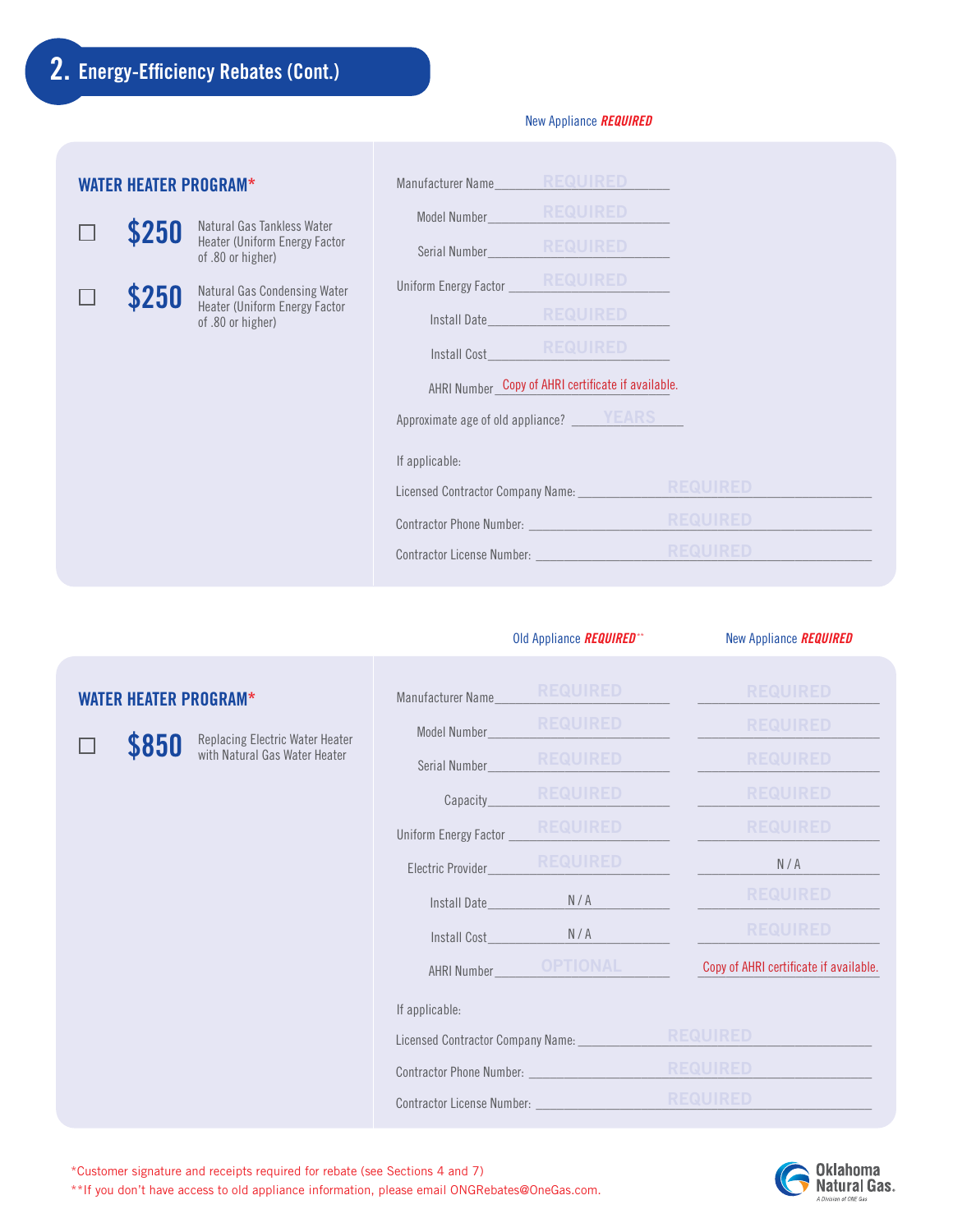# 3. Attach Proof of Purchase

## REQUIRED

Please include a copy of an itemized receipt and/or invoice with your application. Your retailer or contractor can provide this document for your qualified product. Any applications missing this will be delayed or denied.

#### Proof of purchase must include the following:

- Retailer/Contractor name, address and phone number
- Itemized listing of quantity, description, manufacturer, model number and other identifying information as appropriate
- Purchase date and price

# 4. Review and Submit Your Application

Completed application(s) along with required documentation must be submitted within 90 days of installation using one of the three options below:



#### **Online**

Visit OklahomaNaturalGas.com and click on the "I want to..." button at the top of the page. Select "Complete a rebate application" from the dropdown menu and follow the prompts to complete your application and upload required documentation.



#### **Email**

Complete and email your application within 90 days of installation to: ONGRebates@OneGas.com

# **Mail**

Complete and mail your application within 90 days of installation to: **Oklahoma Natural Gas Energy-Efficiency Program P.O. Box 401 Oklahoma City, OK 73101-0401**

Rebate checks are issued within approximately six to eight weeks of a completed and approved rebate application.

# 5. Terms and Conditions

As you decide whether to participate in Oklahoma Natural's Energy-Efficiency Program, please review the following terms and conditions:

1. Oklahoma Natural is not responsible for any decision regarding the selection of equipment to qualify for rebates under our energy-efficiency programs. OKLAHOMA NATURAL DOES NOT MAKE AND HEREBY DISCLAIMS ANY WARRANTY CONCERNING THE MERCHANTABILITY OR FITNESS FOR A PARTICULAR PURPOSE FOR ANY EQUIPMENT CHOICE THE CUSTOMER MAKES. The customer is responsible for the full cost and installation of any equipment.

2. Oklahoma Natural is not responsible for any decision about which licensed and qualified contractor the customer selects. Oklahoma Natural encourages its customers to carefully research and select an Oklahoma licensed plumber or heating, ventilation and air-conditioning (HVAC) contractor to install qualifying equipment. Oklahoma Natural is not responsible for any damage caused (a) when a contractor enters a customer's premises or during installation, (b) by poor workmanship or (c) by failure to complete projects. Oklahoma Natural will not intervene in disputes between a customer and his or her selected contractor. Oklahoma Natural also strongly encourages participating customers to be sure any installation conforms to all applicable codes, permit requirements and manufacturer installation recommendations and requirements. Oklahoma Natural is not responsible for determining whether a customer's appliances are installed correctly or safely. In the event you believe an appliance is unsafe or you detect the odor associated with natural gas, you agree to immediately call 800-458-4251.